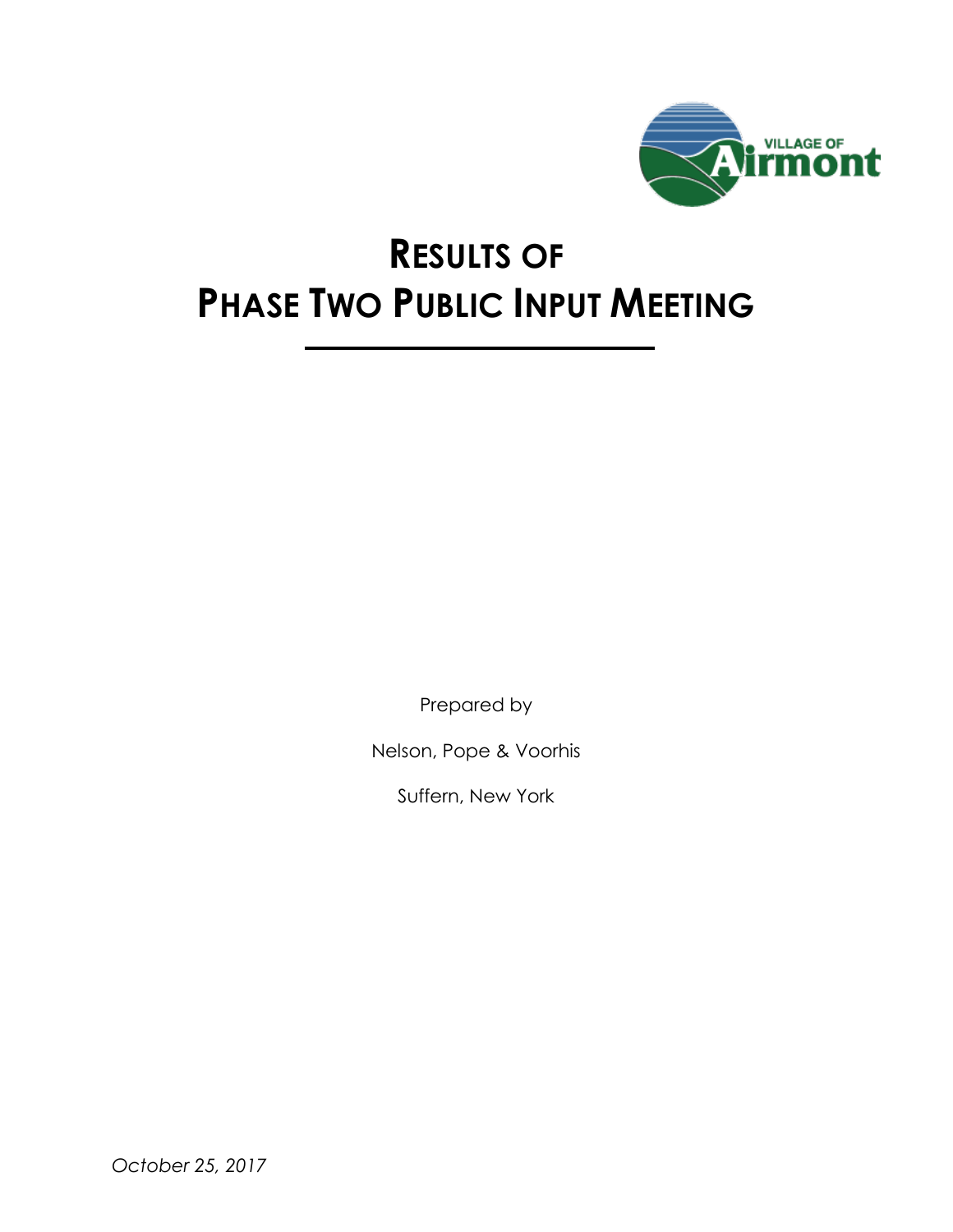## **INTRODUCTION**

On October 25<sup>th</sup> at 7:00 PM, the Village of Airmont Comprehensive Plan Steering Committee held the second public meeting of the comprehensive planning process. The first public meeting, held in July, focused on resident and stakeholder sentiment regarding existing conditions within the Village. Using the results of the July meeting, the committee developed a set of goals and objectives, which will be used to frame the implementation of future policies and programs for the Village of Airmont. These goals and objectives were presented to the public at the most recent October 25<sup>th</sup> meeting.

To accomplish this, Nelson, Pope & Voorhis - the Comprehensive Plan consultants - coordinated with the Comprehensive Plan Steering Committee to design a meeting that allowed the public to vote and comment on each goal and objective, and offer more detailed feedback at specific activity tables.

The meeting began with a background presentation by the Village Planner, Adriana Beltrani, and a welcome and overview of the project by the Chairman of the Comprehensive Plan Steering Committee – Paul Marchesani. Adriana provided a short description of what a Comprehensive Plan was and why the Village was undertaking its update. She explained the purpose of the public meeting, introduced the process that the committee had undertaken thus far, and provided an outline for how the workshop would proceed.

## **METHOD**

Prior to the meeting start time, poster sized charts of the goals and their objectives were taped to the walls of the Airmont Village Hall Community Center, including columns where participants

could vote: "I agree", "I disagree" and in a third column, offer comments. Each poster stated the goals and their subsequent objectives. Each set of goals and objectives has an overarching theme such as "Sustainability" or "Natural Resources". The Goals presented are as follows:

**Goal 1: Community Character and Development**-Maintain a responsible level of development within the Village which emphasizes the value of Airmont's community character and considers the availability of natural resources and physical infrastructure to support additional development



Village Planner Presents About the Plan-October 25, 2017

**Goal 2: Natural Resources-** Protect and conserve existing natural resources throughout the Village of Airmont.

**Goal 3: Transportation-** Provide a more aesthetically enhances, safe and efficient transportation network which improves traffic circulation, as well as pedestrian safety and accommodation along the street network.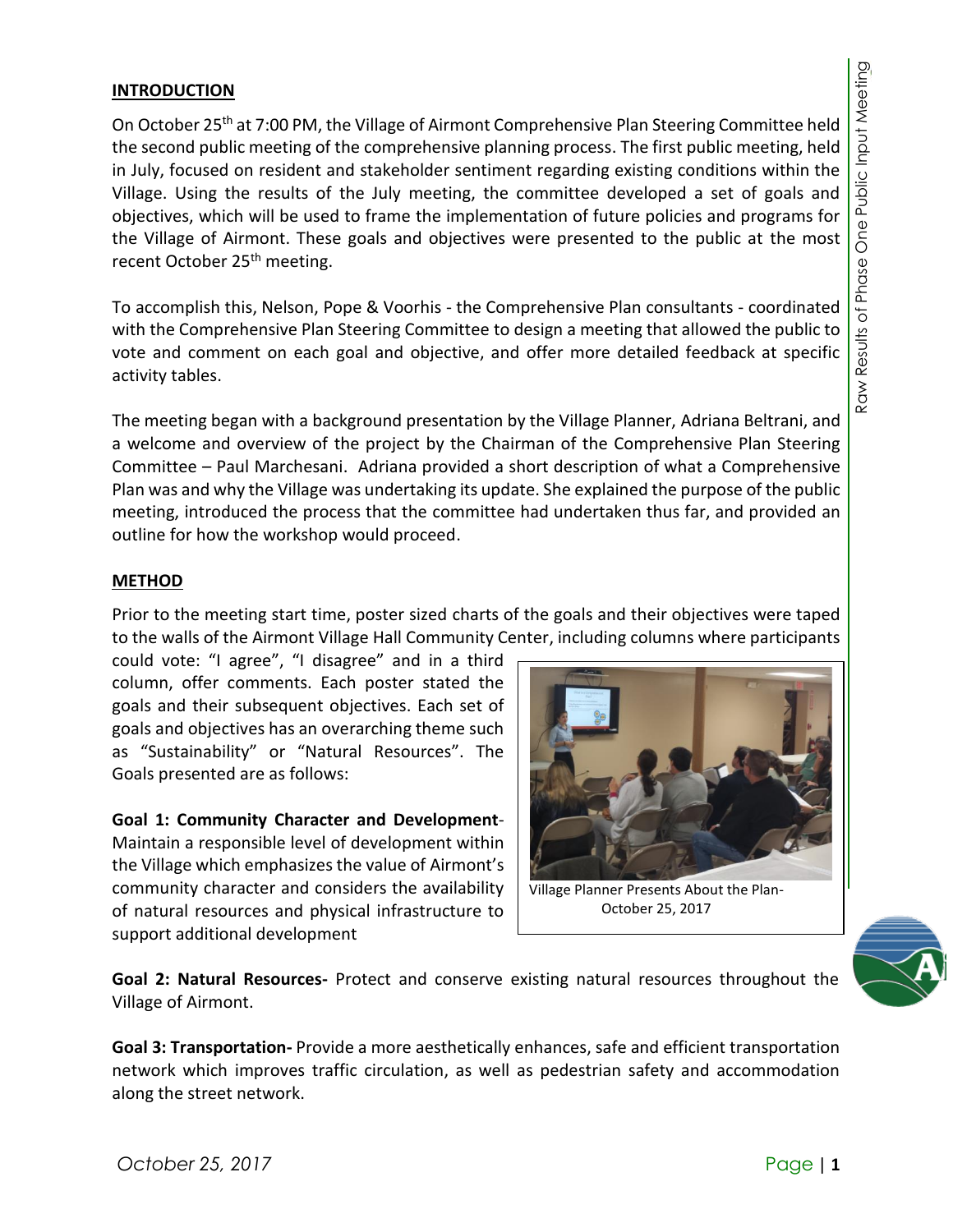**Goal 4: Sustainability**- Encourage the expanded use of renewable energy sources, green building practices, and the principles of Leadership in Energy and Environmental Design Neighborhood Development (LEED-ND) and smart growth throughout the Village in order to promote green, eco-friendly, and sustainable development standards.

**Goal 5: Community Connection**- Encourage community development and socialization by connecting park land through off-street trails, organizing (or reviving) a Recreation Committee for youth and young adult programming, and developing wi-fi hotspots at bus kiosks and other public spaces.

**Goal 6: Commercial Character and Development**- Determine the desired architectural appearance for non-residential development within the Village and codify it to provide guidance and consistency among the Planning Board, Architectural Review Committee and new applications.

A member of the Comprehensive Plan Steering Committee was assigned to each goal in order to offer clarification and facilitate discussion around each objective listed. Some objectives included breakout activities for participants to expand on the ideas within each objective: Maps were provided to supplement objectives relating to natural resources, and visual preference surveys accompanied objectives relating to commercial design and solar installation. The Village planning consultants facilitated mapping activities that looked at the feasibility of a Village-wide off-street trail system or greenway, and that looked at pedestrian safety among businesses along Route 59.

The meeting was run as an open house, where participants could move between goal posters and activities however they wish, and spend as much time at each as needed. Participants used colored stickers to vote for whether they agree or disagree with an objective, and used post-its to offer comments on the objectives. Facilitators were able to help answer questions about the objectives and direct participants to the activities that might interest them.



Pedestrian Safety Activity Table – October 25, 2017

The presentation given at the beginning of the meeting was running on the television in the background throughout the night, and handouts of the presentation were provided to participants, as well as the results report from the first public meeting in July. A suggestion box was provided at the meeting for those that wished to provide more input, participants were added to the Village email list and encouraged to check back often for updates on the process. Since the Steering Committee members and consultant team were directly involved as facilitators, these discussions will be reflected by the continuing involvement of the group facilitators as Steering Committee members.